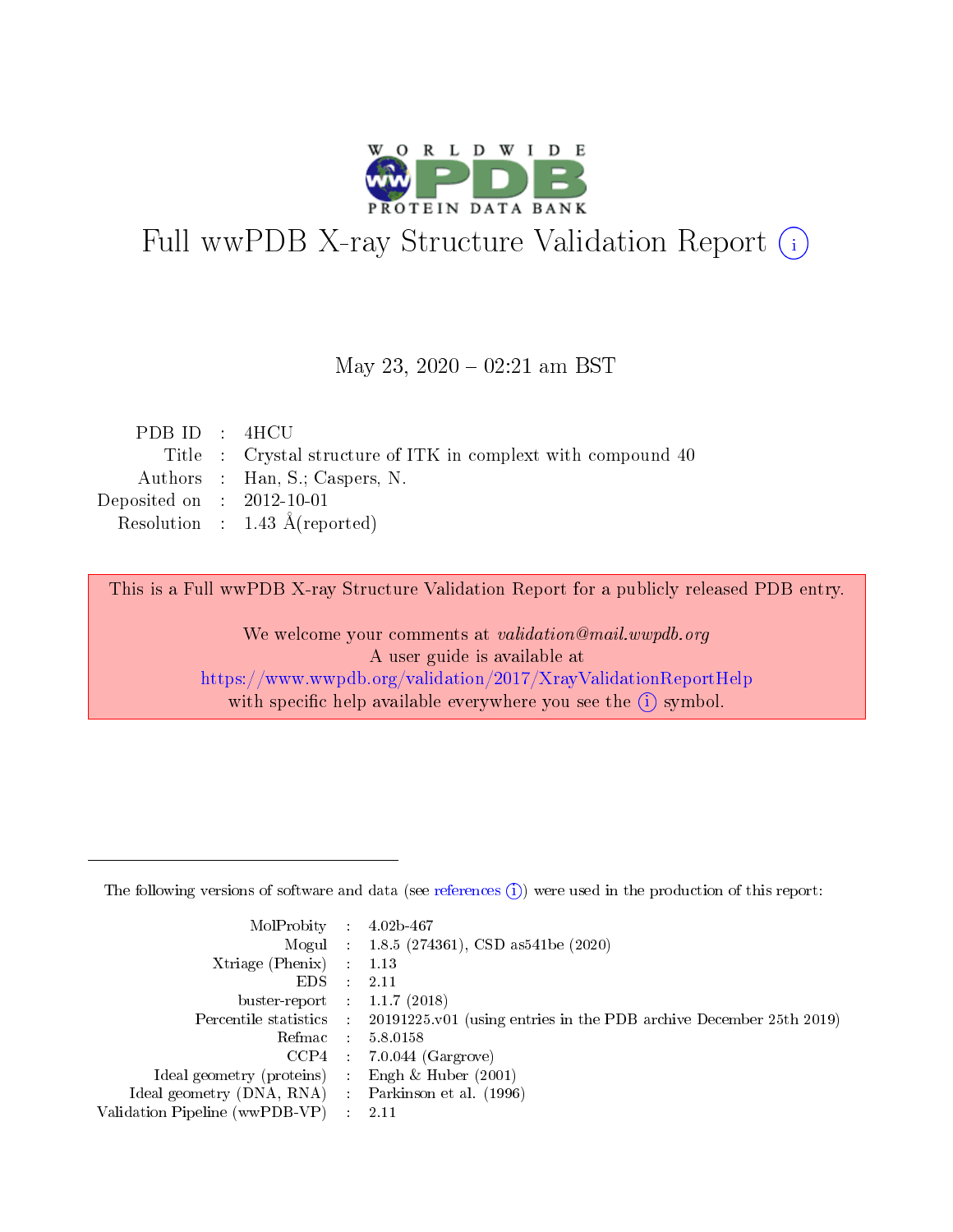## 1 [O](https://www.wwpdb.org/validation/2017/XrayValidationReportHelp#overall_quality)verall quality at a glance  $(i)$

The following experimental techniques were used to determine the structure: X-RAY DIFFRACTION

The reported resolution of this entry is 1.43 Å.

Percentile scores (ranging between 0-100) for global validation metrics of the entry are shown in the following graphic. The table shows the number of entries on which the scores are based.



| Metric                | Whole archive<br>$(\#\mathrm{Entries})$ | Similar resolution<br>$(\#\text{Entries}, \text{resolution range}(\textup{\AA}))$ |  |  |
|-----------------------|-----------------------------------------|-----------------------------------------------------------------------------------|--|--|
| $R_{free}$            | 130704                                  | $2021(1.46-1.42)$                                                                 |  |  |
| Clashscore            | 141614                                  | $2086(1.46-1.42)$                                                                 |  |  |
| Ramachandran outliers | 138981                                  | $2047(1.46-1.42)$                                                                 |  |  |
| Sidechain outliers    | 138945                                  | $2047(1.46-1.42)$                                                                 |  |  |
| RSRZ outliers         | 127900                                  | $1993(1.46-1.42)$                                                                 |  |  |

The table below summarises the geometric issues observed across the polymeric chains and their fit to the electron density. The red, orange, yellow and green segments on the lower bar indicate the fraction of residues that contain outliers for  $>=3, 2, 1$  and 0 types of geometric quality criteria respectively. A grey segment represents the fraction of residues that are not modelled. The numeric value for each fraction is indicated below the corresponding segment, with a dot representing fractions  $\epsilon=5\%$  The upper red bar (where present) indicates the fraction of residues that have poor fit to the electron density. The numeric value is given above the bar.

| Mol | $\cap$ hain | Length | Quality of chain |    |  |  |  |  |  |
|-----|-------------|--------|------------------|----|--|--|--|--|--|
|     |             |        | 2%               |    |  |  |  |  |  |
|     |             | 269    | 91%              | 7% |  |  |  |  |  |

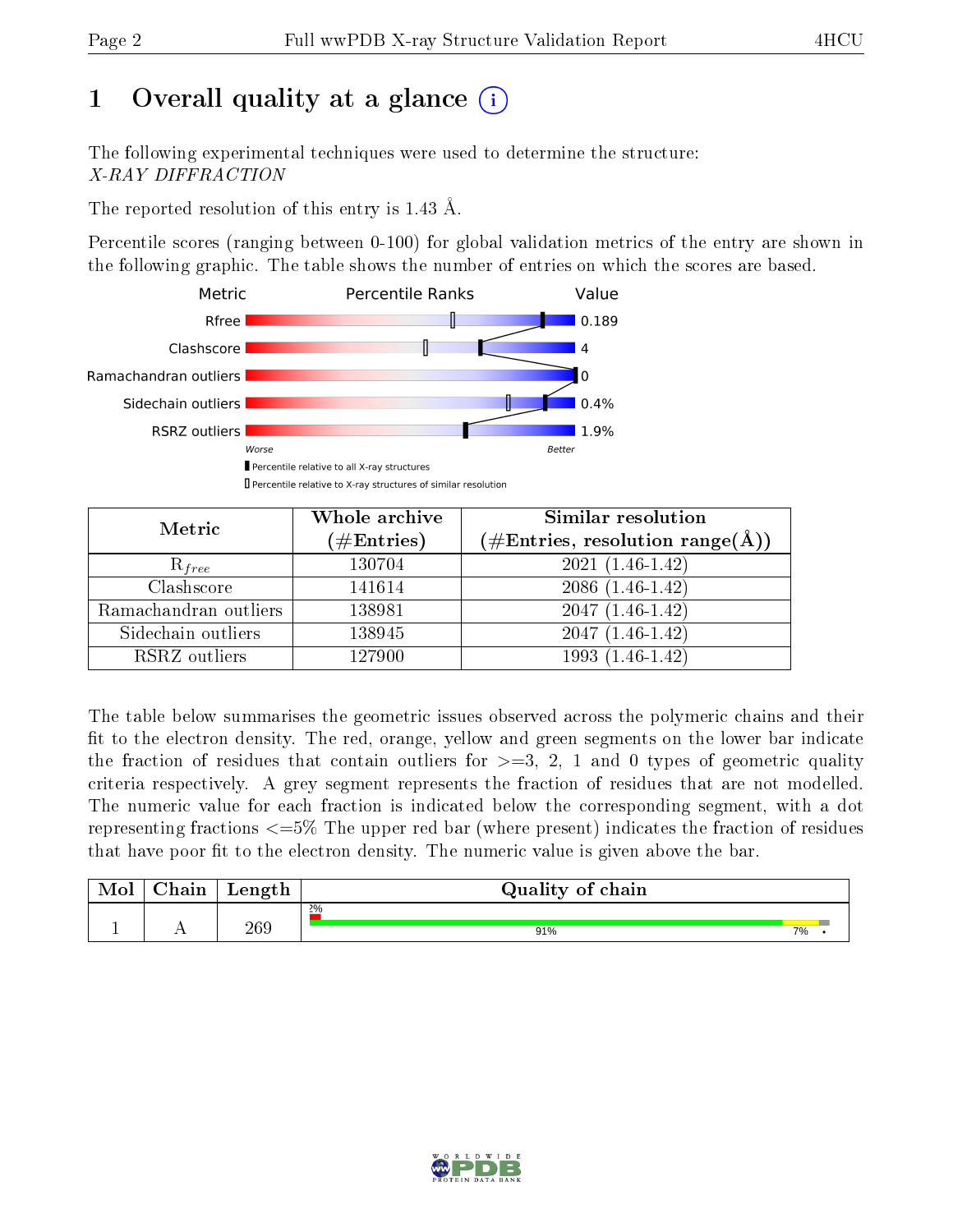## 2 Entry composition (i)

There are 3 unique types of molecules in this entry. The entry contains 2376 atoms, of which 0 are hydrogens and 0 are deuteriums.

In the tables below, the ZeroOcc column contains the number of atoms modelled with zero occupancy, the AltConf column contains the number of residues with at least one atom in alternate conformation and the Trace column contains the number of residues modelled with at most 2 atoms.

• Molecule 1 is a protein called Tyrosine-protein kinase ITK/TSK.

| Mol | Chain | Residues | $\rm{Atoms}$  |      |     |     |  | ZeroOcc | $\vert$ AltConf $\vert$ Trace |  |
|-----|-------|----------|---------------|------|-----|-----|--|---------|-------------------------------|--|
|     |       | 263      | Tota.<br>2114 | 1350 | 352 | 395 |  |         |                               |  |

There are 3 discrepancies between the modelled and reference sequences:

| Chain |     | Residue   Modelled | Actual | Comment               | Reference         |
|-------|-----|--------------------|--------|-----------------------|-------------------|
|       | 352 | GLY                | $\sim$ | EXPRESSION TAG        | <b>UNP Q08881</b> |
|       | 353 | SER.               |        | <b>EXPRESSION TAG</b> | <b>UNP Q08881</b> |
|       | 596 | ARG-               | LYS    | ENGINEERED MUTATION   | UNP Q08881        |

• Molecule 2 is  $3-\{4\}$ -amino-1- $[(3R)$ -1-propanoylpiperidin-3-yl]-1H-pyrazolo $[3,4-d]$ pyrimidin-3yl}-N-[4-(propan-2-yl)phenyl]benzamide (three-letter code: 13L) (formula:  $C_{29}H_{33}N_7O_2$ ).



| Mol | $\mid$ Chain $\mid$ Residues | Atoms     |     |  |  | $ZeroOcc \mid AltConf \mid$ |
|-----|------------------------------|-----------|-----|--|--|-----------------------------|
|     |                              | Total C N | 20. |  |  |                             |

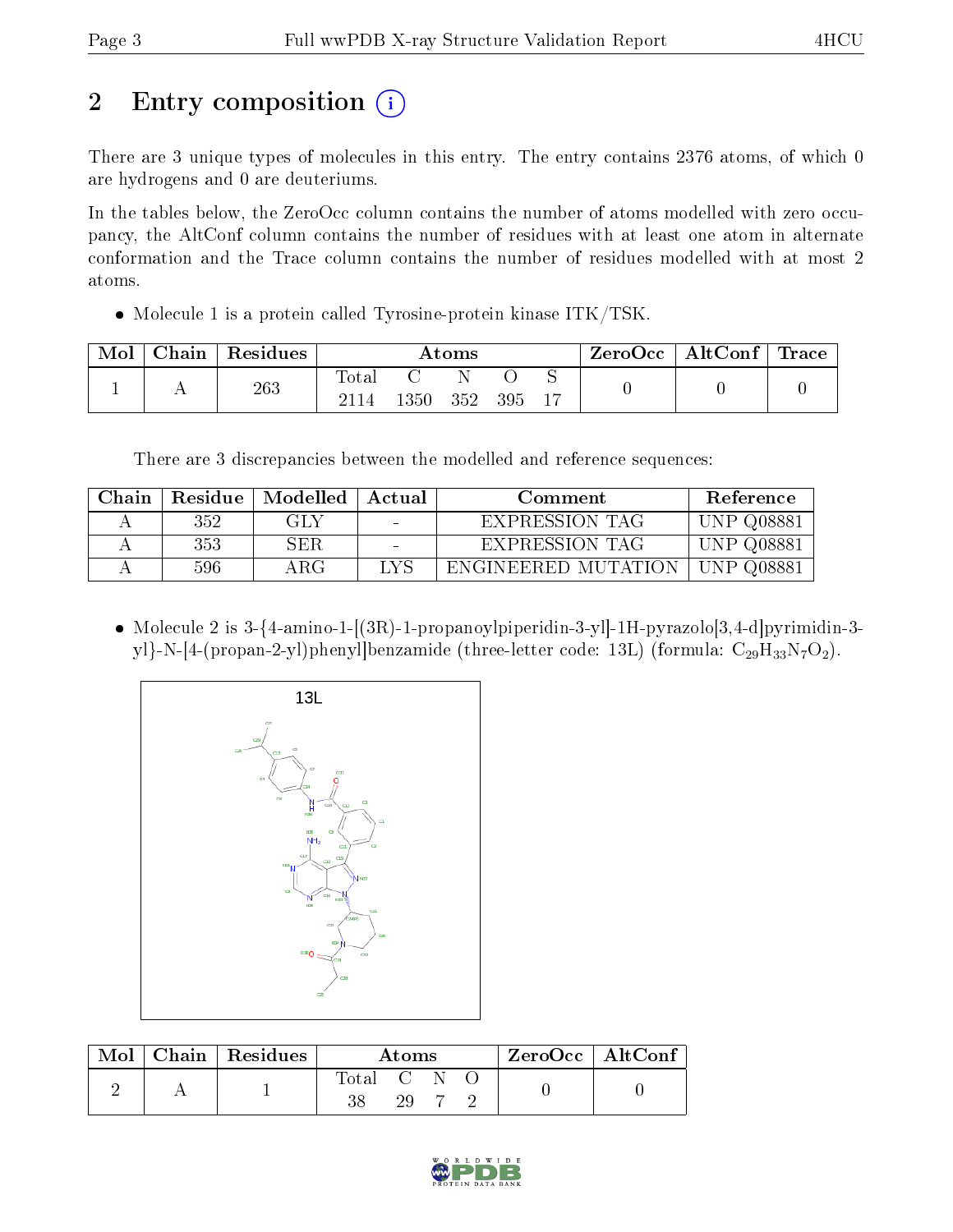$\bullet\,$  Molecule 3 is water.

|  | $Mol$   Chain   Residues | Atoms         | $ZeroOcc \mid AltConf \mid$ |
|--|--------------------------|---------------|-----------------------------|
|  | ດດ⊿                      | Total<br>∕ פר |                             |

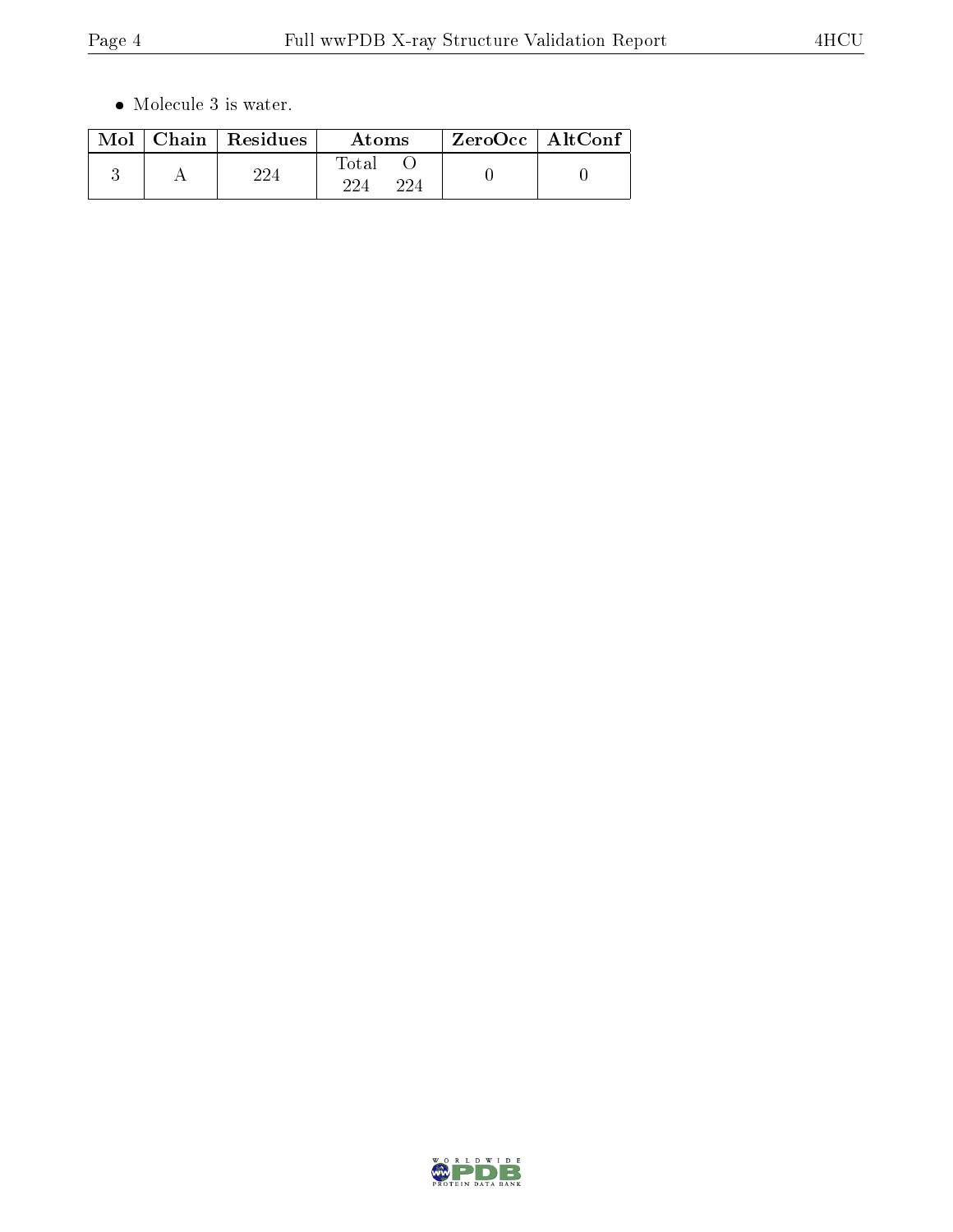## 3 Residue-property plots  $(i)$

These plots are drawn for all protein, RNA and DNA chains in the entry. The first graphic for a chain summarises the proportions of the various outlier classes displayed in the second graphic. The second graphic shows the sequence view annotated by issues in geometry and electron density. Residues are color-coded according to the number of geometric quality criteria for which they contain at least one outlier: green  $= 0$ , yellow  $= 1$ , orange  $= 2$  and red  $= 3$  or more. A red dot above a residue indicates a poor fit to the electron density (RSRZ  $> 2$ ). Stretches of 2 or more consecutive residues without any outlier are shown as a green connector. Residues present in the sample, but not in the model, are shown in grey.

• Molecule 1: Tyrosine-protein kinase ITK/TSK



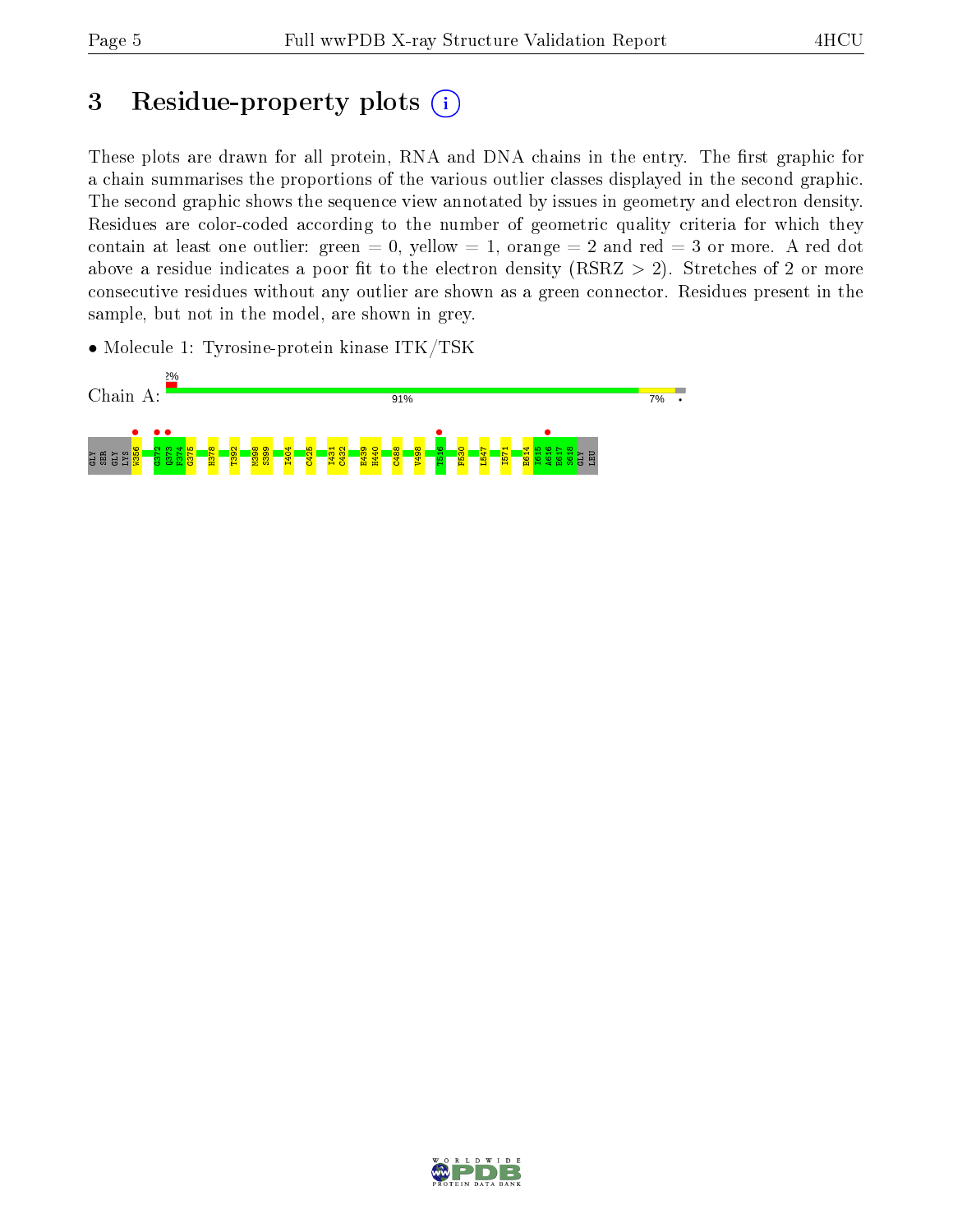## 4 Data and refinement statistics  $(i)$

| Property                                                             | Value                                                    | Source     |
|----------------------------------------------------------------------|----------------------------------------------------------|------------|
| Space group                                                          | P 1 21 1                                                 | Depositor  |
| Cell constants                                                       | $41.53\text{\AA}$ $68.05\text{\AA}$<br>$49.23\text{\AA}$ | Depositor  |
| a, b, c, $\alpha$ , $\beta$ , $\gamma$                               | $90.00^{\circ}$ $111.42^{\circ}$<br>$90.00^\circ$        |            |
| Resolution $(A)$                                                     | 20.94<br>$-1.43$                                         | Depositor  |
|                                                                      | 38.66<br>$-1.43$                                         | <b>EDS</b> |
| % Data completeness                                                  | $96.3(20.94-1.43)$                                       | Depositor  |
| (in resolution range)                                                | $96.3(38.66-1.43)$                                       | <b>EDS</b> |
| $R_{merge}$                                                          | (Not available)                                          | Depositor  |
| $\mathrm{R}_{sym}$                                                   | $(No\bar{t}$ available)                                  | Depositor  |
| $\langle I/\sigma(I)\rangle^{-1}$                                    | $3.39$ (at $1.43\text{\AA}$ )                            | Xtriage    |
| Refinement program                                                   | BUSTER $2.\overline{11.2}$                               | Depositor  |
|                                                                      | 0.169, 0.191                                             | Depositor  |
| $R, R_{free}$                                                        | $0.166$ ,<br>0.189                                       | DCC        |
| $R_{free}$ test set                                                  | 2295 reflections $(5.06\%)$                              | wwPDB-VP   |
| Wilson B-factor $(A^2)$                                              | $13.0\,$                                                 | Xtriage    |
| Anisotropy                                                           | 0.489                                                    | Xtriage    |
| Bulk solvent $k_{sol}(e/\mathring{A}^3)$ , $B_{sol}(\mathring{A}^2)$ | 0.41, 48.5                                               | <b>EDS</b> |
| L-test for twinning <sup>2</sup>                                     | $< L >$ = 0.49, $< L^2 >$ = 0.32                         | Xtriage    |
| Estimated twinning fraction                                          | No twinning to report.                                   | Xtriage    |
| $\overline{F_o}, \overline{F_c}$ correlation                         | 0.97                                                     | <b>EDS</b> |
| Total number of atoms                                                | 2376                                                     | wwPDB-VP   |
| Average B, all atoms $(A^2)$                                         | 18.0                                                     | wwPDB-VP   |

Xtriage's analysis on translational NCS is as follows: The largest off-origin peak in the Patterson function is  $8.51\%$  of the height of the origin peak. No significant pseudotranslation is detected.

<sup>&</sup>lt;sup>2</sup>Theoretical values of  $\langle |L| \rangle$ ,  $\langle L^2 \rangle$  for acentric reflections are 0.5, 0.333 respectively for untwinned datasets, and 0.375, 0.2 for perfectly twinned datasets.



<span id="page-5-1"></span><span id="page-5-0"></span><sup>1</sup> Intensities estimated from amplitudes.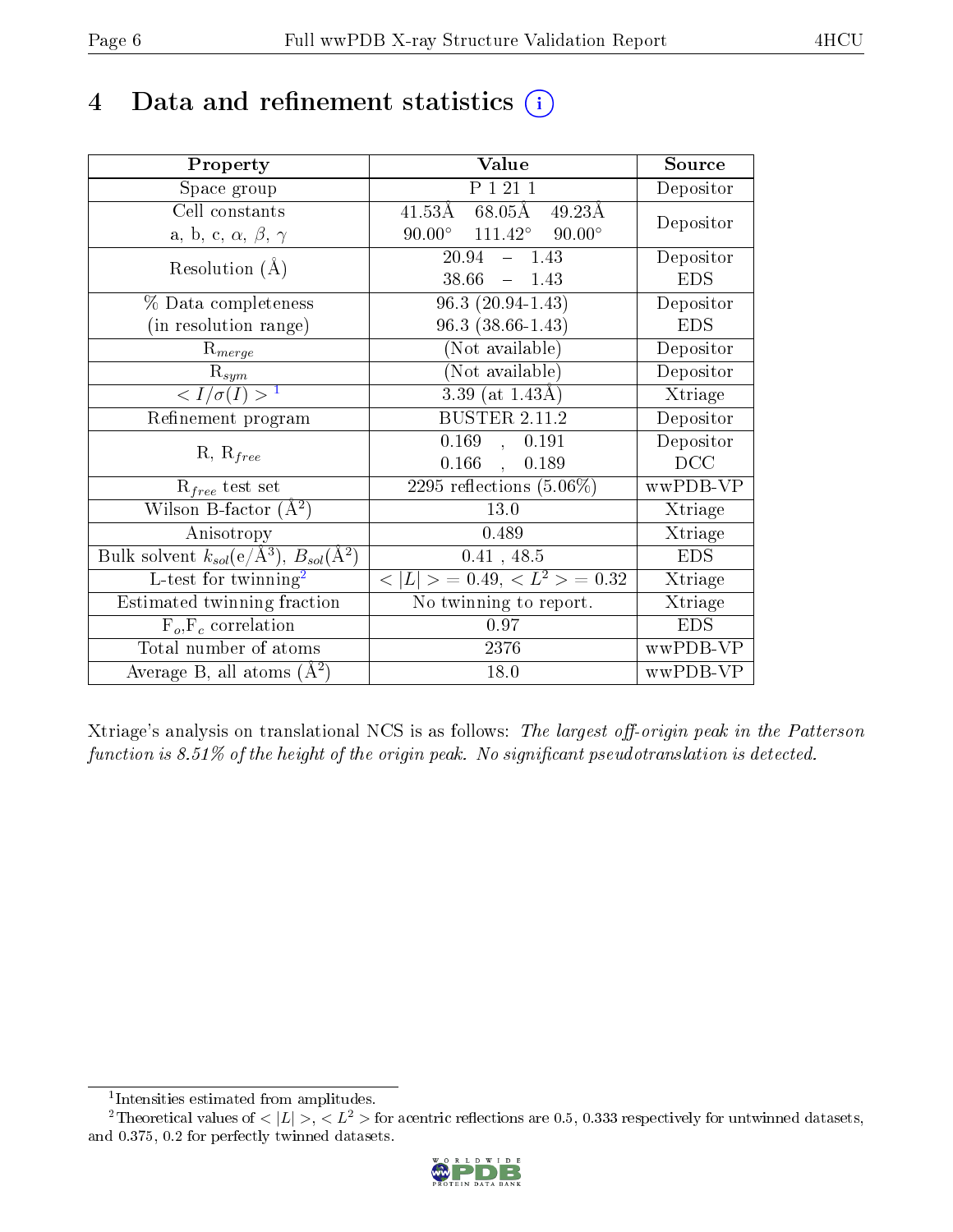## 5 Model quality  $(i)$

## 5.1 Standard geometry  $\overline{()}$

Bond lengths and bond angles in the following residue types are not validated in this section: 13L

The Z score for a bond length (or angle) is the number of standard deviations the observed value is removed from the expected value. A bond length (or angle) with  $|Z| > 5$  is considered an outlier worth inspection. RMSZ is the root-mean-square of all Z scores of the bond lengths (or angles).

| $Mol$   Chain |      | Bond lengths                    | Bond angles |        |  |
|---------------|------|---------------------------------|-------------|--------|--|
|               |      | RMSZ $ #Z  > 5$ RMSZ $ #Z  > 5$ |             |        |  |
|               | 0.50 | 0/2164                          | 0.63        | 0/2926 |  |

There are no bond length outliers.

There are no bond angle outliers.

There are no chirality outliers.

There are no planarity outliers.

### 5.2 Too-close contacts  $(i)$

In the following table, the Non-H and H(model) columns list the number of non-hydrogen atoms and hydrogen atoms in the chain respectively. The H(added) column lists the number of hydrogen atoms added and optimized by MolProbity. The Clashes column lists the number of clashes within the asymmetric unit, whereas Symm-Clashes lists symmetry related clashes.

| Mol |      |      | Chain   Non-H   H(model)   H(added)   Clashes   Symm-Clashes |
|-----|------|------|--------------------------------------------------------------|
|     |      | 2058 |                                                              |
|     |      |      |                                                              |
|     | 224  |      |                                                              |
|     | 2376 |      |                                                              |

The all-atom clashscore is defined as the number of clashes found per 1000 atoms (including hydrogen atoms). The all-atom clashscore for this structure is 4.

All (15) close contacts within the same asymmetric unit are listed below, sorted by their clash magnitude.

| Atom-2             |                | Interatomic    | 7lash      |
|--------------------|----------------|----------------|------------|
| Atom-1             |                | distance $(A)$ | overlap (A |
| $1: A:399:$ SER:OG | 3:A:1020:HOH:O | $2.03\,$       | 1.60       |

Continued on next page...

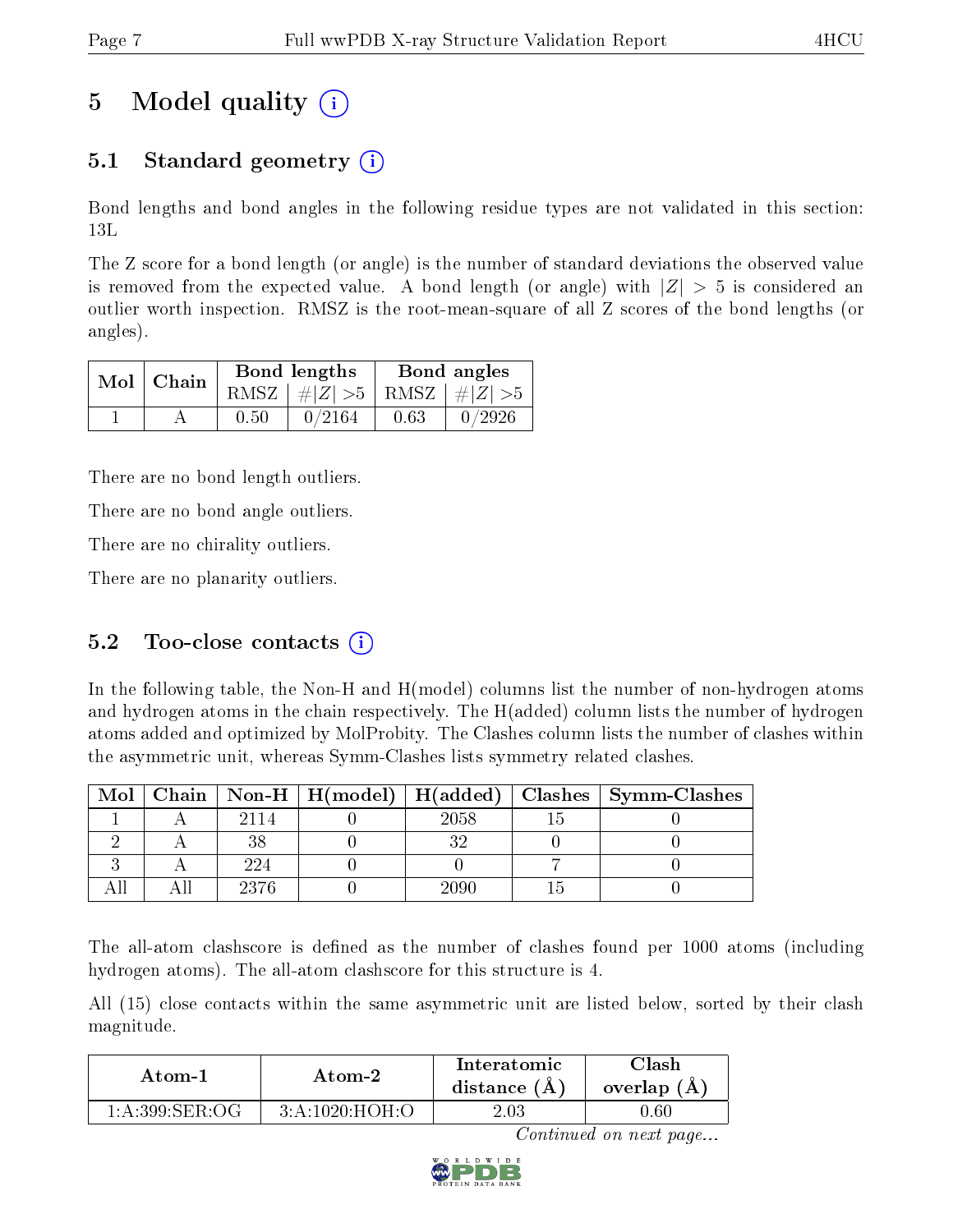| $Atom-1$                     | $\boldsymbol{\mathrm{Atom}\text{-}2}$ | Interatomic    | Clash         |
|------------------------------|---------------------------------------|----------------|---------------|
|                              |                                       | distance $(A)$ | overlap $(A)$ |
| 1: A: 356: TRP: CH2          | 1: A:404: ILE: HG23                   | 2.37           | 0.59          |
| 1:A:498:VAL:H <sub>G13</sub> | 3:A:885:HOH:O                         | 2.08           | 0.52          |
| 1: A:398: MET:CE             | 1: A: 431: ILE: HD11                  | 2.41           | 0.51          |
| 1: A:614: GLU: HG3           | 3:A:986:HOH:O                         | 2.13           | 0.47          |
| 1:A:571:ILE:HD12             | 3:A:1021:HOH:O                        | 2.15           | 0.47          |
| 1:A:571:ILE:CD1              | 3: A: 1021: HOH:O                     | 2.63           | 0.47          |
| 1: A:378: HIS: HD2           | 3:A:859:HOH:O                         | 2.00           | 0.45          |
| 1: A: 356: TRP: HH2          | 1: A:404: ILE: HG23                   | 1.82           | 0.45          |
| 1: A:398: MET:HE2            | 1: A: 431: ILE: HD11                  | 1.99           | 0.45          |
| 1: A:375: GLY:HA3            | 1:A:392:THR:O                         | 2.18           | 0.44          |
| 1:A:378:HIS:HE1              | 3:A:816:HOH:O                         | 2.02           | 0.42          |
| 1:A:425:CYS:HB3              | 1: A: 432: CYS: HB2                   | 2.01           | 0.42          |
| 1: A: 439: GLU: HG3          | 1:A:440:HIS:CD2                       | 2.54           | 0.42          |
| 1: A:488: CYS:SG             | 1: A: 547: LEU: HD11                  | 2.61           | 0.40          |

Continued from previous page...

There are no symmetry-related clashes.

### 5.3 Torsion angles (i)

#### 5.3.1 Protein backbone  $(i)$

In the following table, the Percentiles column shows the percent Ramachandran outliers of the chain as a percentile score with respect to all X-ray entries followed by that with respect to entries of similar resolution.

The Analysed column shows the number of residues for which the backbone conformation was analysed, and the total number of residues.

| Mol   Chain | Analysed                                |  | Favoured   Allowed   Outliers   Percentiles |                     |  |
|-------------|-----------------------------------------|--|---------------------------------------------|---------------------|--|
|             | $261/269$ (97\%)   258 (99\%)   3 (1\%) |  |                                             | $\boxed{100}$ $100$ |  |

There are no Ramachandran outliers to report.

#### 5.3.2 Protein sidechains  $(i)$

In the following table, the Percentiles column shows the percent sidechain outliers of the chain as a percentile score with respect to all X-ray entries followed by that with respect to entries of similar resolution.

The Analysed column shows the number of residues for which the sidechain conformation was analysed, and the total number of residues.

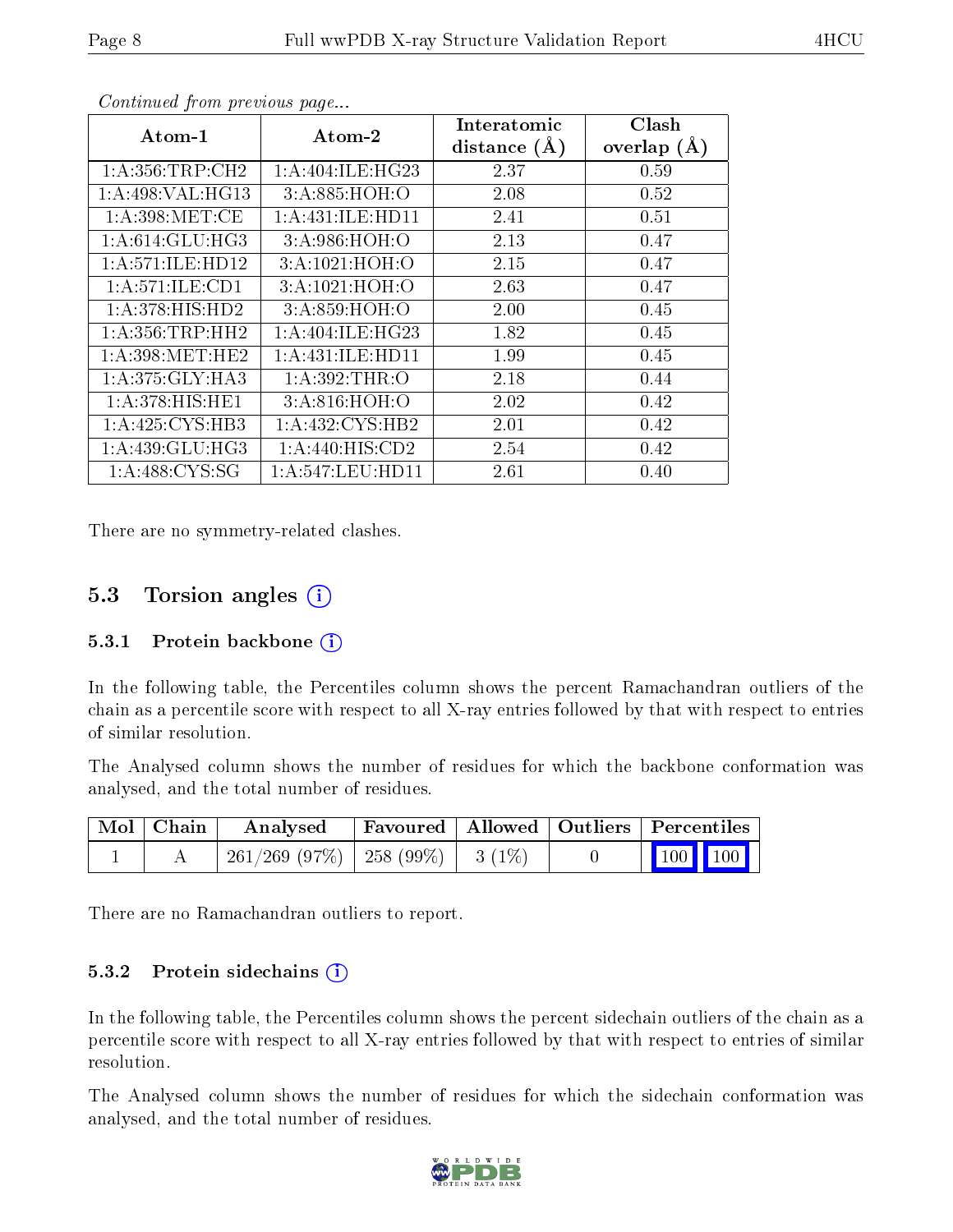| $\mid$ Mol $\mid$ Chain $\mid$ | Analysed                                   |  | Rotameric   Outliers   Percentiles |  |  |  |
|--------------------------------|--------------------------------------------|--|------------------------------------|--|--|--|
|                                | $232/235 (99\%)$ 231 (100\%) 1 (0\%) 91 80 |  |                                    |  |  |  |

All (1) residues with a non-rotameric sidechain are listed below:

| Mol | Chain   Res |     | <b>Type</b> |
|-----|-------------|-----|-------------|
|     |             | こりし |             |

Some sidechains can be flipped to improve hydrogen bonding and reduce clashes. All (3) such sidechains are listed below:

| Mol | Chain | Res   | Type      |
|-----|-------|-------|-----------|
|     |       | 378   | 9 I.S     |
|     |       | 1')II | 71 N      |
|     |       | 45C   | . 41 . IN |

#### $5.3.3$  RNA  $(i)$

There are no RNA molecules in this entry.

#### 5.4 Non-standard residues in protein, DNA, RNA chains  $(i)$

There are no non-standard protein/DNA/RNA residues in this entry.

#### 5.5 Carbohydrates  $(i)$

There are no carbohydrates in this entry.

#### 5.6 Ligand geometry  $(i)$

1 ligand is modelled in this entry.

In the following table, the Counts columns list the number of bonds (or angles) for which Mogul statistics could be retrieved, the number of bonds (or angles) that are observed in the model and the number of bonds (or angles) that are defined in the Chemical Component Dictionary. The Link column lists molecule types, if any, to which the group is linked. The Z score for a bond length (or angle) is the number of standard deviations the observed value is removed from the expected value. A bond length (or angle) with  $|Z| > 2$  is considered an outlier worth inspection. RMSZ is the root-mean-square of all Z scores of the bond lengths (or angles).

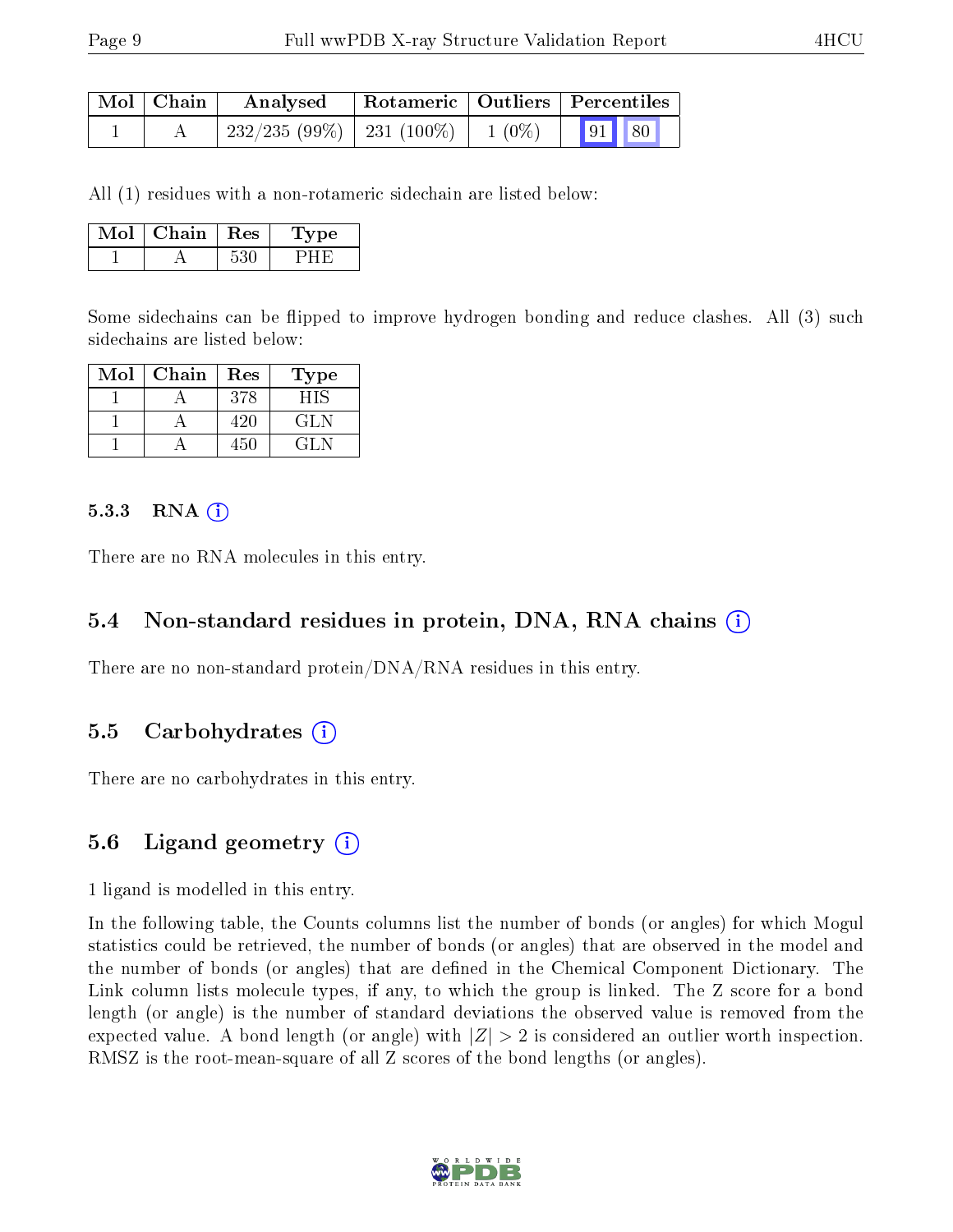| Mol |                                                      |     |                      | $^{\shortmid}$ Link |          | Bond lengths |                                                                              | Bond angles |  |
|-----|------------------------------------------------------|-----|----------------------|---------------------|----------|--------------|------------------------------------------------------------------------------|-------------|--|
|     | $\mid$ Chain $\mid$ Res $\mid$<br>$\mid$ Type $\mid$ |     | $\sim$ ounts $\perp$ |                     |          |              | $\mid$ RMSZ $\mid \#  Z  > 2 \mid$ Counts $\mid$ RMSZ $\mid \#  Z  > 2 \mid$ |             |  |
|     | 13L                                                  | 4 L | 701                  |                     | 40,42,42 | 0.84         | 49,60,60                                                                     | 0.80        |  |

In the following table, the Chirals column lists the number of chiral outliers, the number of chiral centers analysed, the number of these observed in the model and the number defined in the Chemical Component Dictionary. Similar counts are reported in the Torsion and Rings columns. '-' means no outliers of that kind were identified.

|  |     | Mol   Type   Chain   Res   Link   Chirals | Torsions                     | Rings |
|--|-----|-------------------------------------------|------------------------------|-------|
|  | 701 | $\sim$                                    | $\frac{4/22/36/36}{9/5/5/5}$ |       |

There are no bond length outliers.

There are no bond angle outliers.

There are no chirality outliers.

All (4) torsion outliers are listed below:

| Mol | Chain | Res | Type | Atoms            |
|-----|-------|-----|------|------------------|
|     |       | 701 | -13L | $C6-C14-N36-C18$ |
| 9   |       | 701 | -13L | $C2-C11-C15-N32$ |
| -9  |       | 701 | 13L  | $C7-C14-N36-C18$ |
|     |       | 701 | 13L  | O38-C19-C28-C25  |

There are no ring outliers.

No monomer is involved in short contacts.

The following is a two-dimensional graphical depiction of Mogul quality analysis of bond lengths, bond angles, torsion angles, and ring geometry for all instances of the Ligand of Interest. In addition, ligands with molecular weight > 250 and outliers as shown on the validation Tables will also be included. For torsion angles, if less then 5% of the Mogul distribution of torsion angles is within 10 degrees of the torsion angle in question, then that torsion angle is considered an outlier. Any bond that is central to one or more torsion angles identified as an outlier by Mogul will be highlighted in the graph. For rings, the root-mean-square deviation (RMSD) between the ring in question and similar rings identified by Mogul is calculated over all ring torsion angles. If the average RMSD is greater than 60 degrees and the minimal RMSD between the ring in question and any Mogul-identified rings is also greater than 60 degrees, then that ring is considered an outlier. The outliers are highlighted in purple. The color gray indicates Mogul did not find sufficient equivalents in the CSD to analyse the geometry.

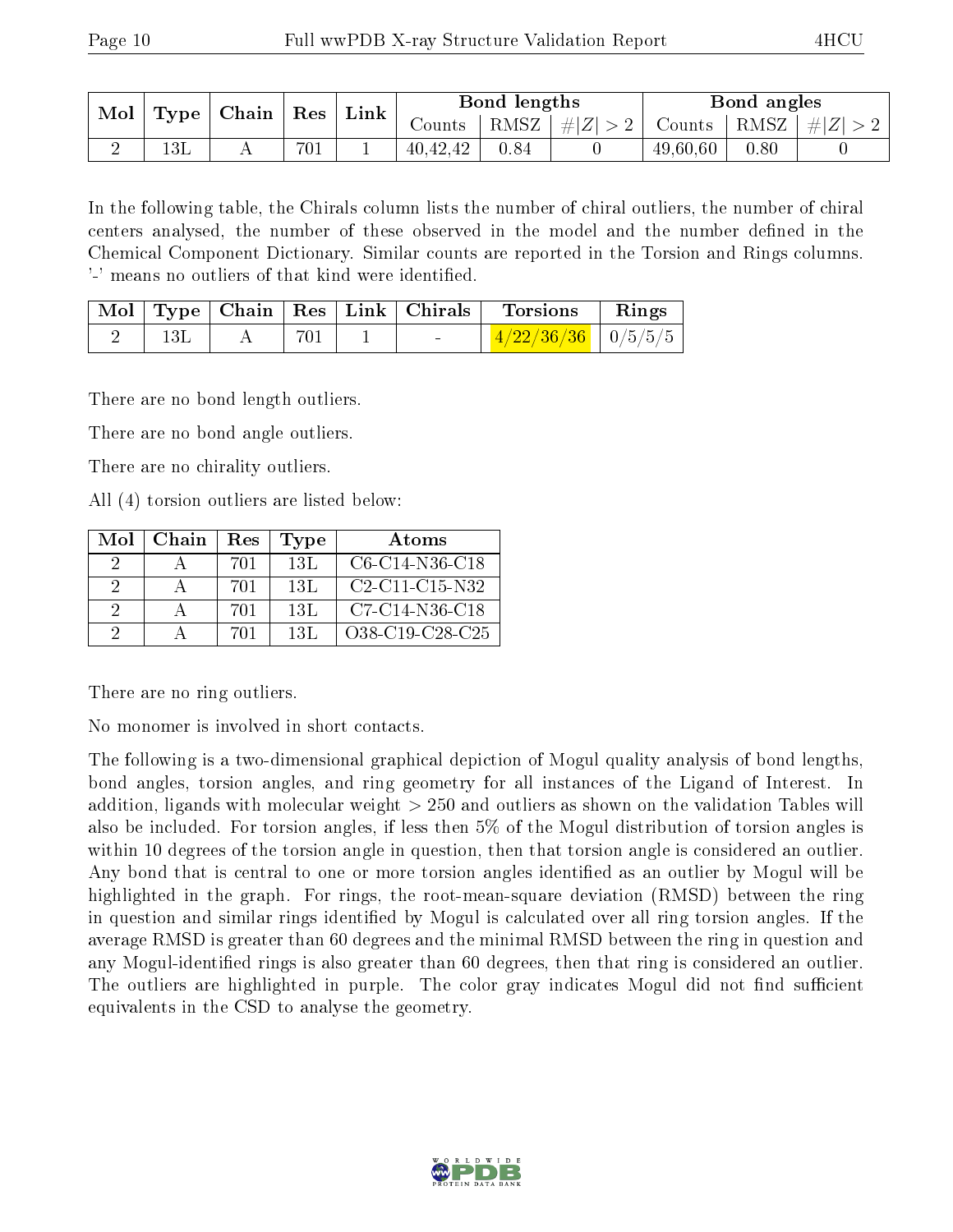

## 5.7 [O](https://www.wwpdb.org/validation/2017/XrayValidationReportHelp#nonstandard_residues_and_ligands)ther polymers (i)

There are no such residues in this entry.

## 5.8 Polymer linkage issues (i)

There are no chain breaks in this entry.

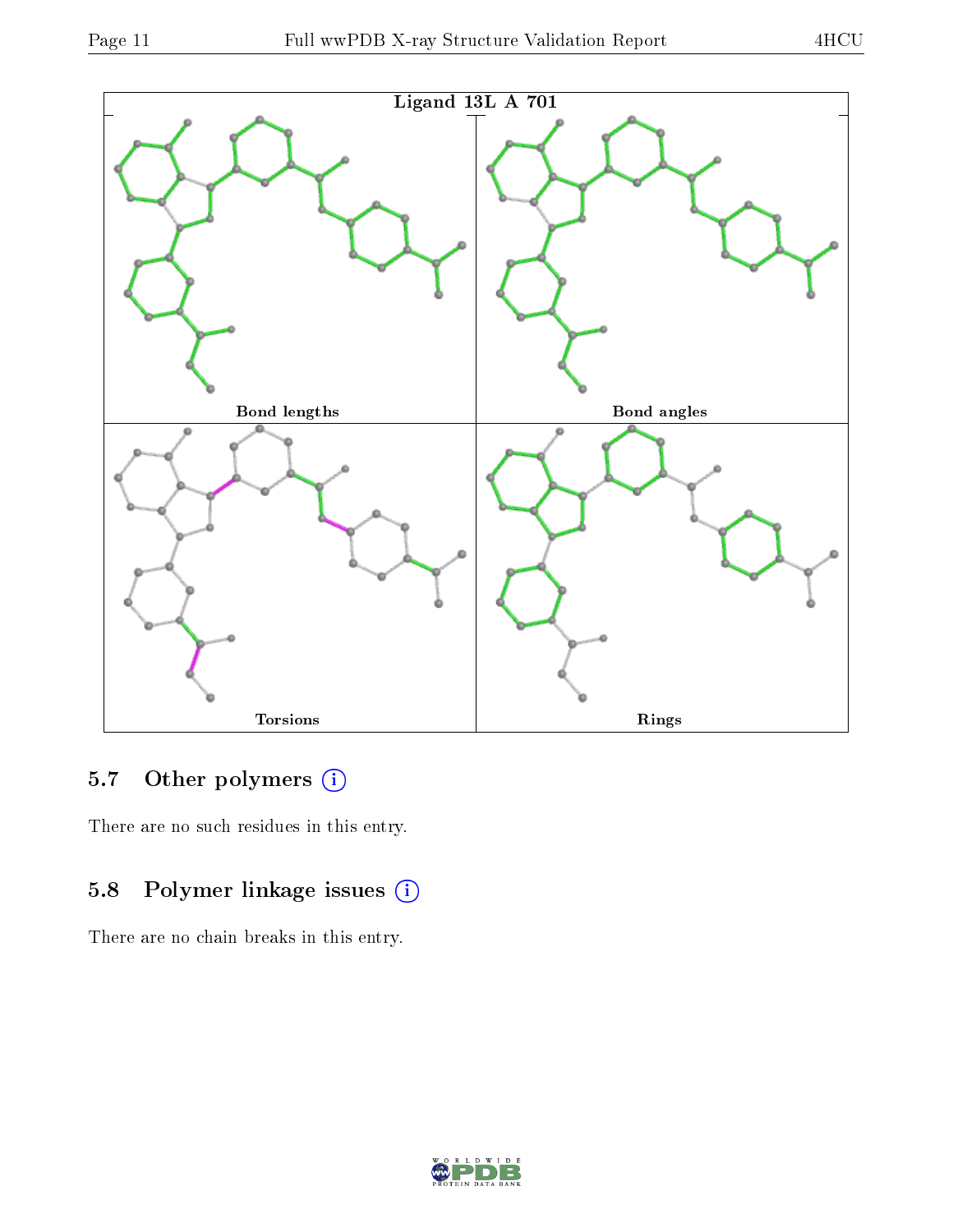## 6 Fit of model and data  $\left( \cdot \right)$

## 6.1 Protein, DNA and RNA chains (i)

In the following table, the column labelled  $#RSRZ>2'$  contains the number (and percentage) of RSRZ outliers, followed by percent RSRZ outliers for the chain as percentile scores relative to all X-ray entries and entries of similar resolution. The OWAB column contains the minimum, median,  $95<sup>th</sup>$  percentile and maximum values of the occupancy-weighted average B-factor per residue. The column labelled  $Q < 0.9$  lists the number of (and percentage) of residues with an average occupancy less than 0.9.

| Mol   Chain | $\perp$ Analysed $\parallel$ | $  <$ RSRZ $>$ $ $ | $\rm \#RSRZ{>}2$                                                                                  | $\vert$ OWAB( $\rm \AA^2)$ $\vert$ Q<0.9 $\vert$ |  |
|-------------|------------------------------|--------------------|---------------------------------------------------------------------------------------------------|--------------------------------------------------|--|
|             | 263/269 (97%)                | $-0.07$            | $\begin{array}{ c c c c c c c c c } \hline 5 & (1\%) & 66 & 67 & 8,15,30,47 \ \hline \end{array}$ |                                                  |  |

All (5) RSRZ outliers are listed below:

| Mol | Chain | Res | <b>Type</b> | <b>RSRZ</b> |
|-----|-------|-----|-------------|-------------|
|     |       | 373 | <b>GLN</b>  | 3.8         |
|     |       | 356 | <b>TRP</b>  | 3.7         |
|     |       | 516 | <b>THR</b>  | 2.6         |
|     |       | 372 | <b>GLY</b>  | 2.4         |
|     |       | 616 |             | 24          |

### 6.2 Non-standard residues in protein, DNA, RNA chains (i)

There are no non-standard protein/DNA/RNA residues in this entry.

#### 6.3 Carbohydrates (i)

There are no carbohydrates in this entry.

## 6.4 Ligands  $(i)$

In the following table, the Atoms column lists the number of modelled atoms in the group and the number defined in the chemical component dictionary. The B-factors column lists the minimum, median,  $95<sup>th</sup>$  percentile and maximum values of B factors of atoms in the group. The column labelled  $Q< 0.9$ ' lists the number of atoms with occupancy less than 0.9.

|  |  |                                   |  | $\boxed{\text{ Mol}}$ Type   Chain   Res   Atoms $\boxed{\text{RSCC}}$   RSR   B-factors( $\AA^2$ )   Q<0.9 |  |
|--|--|-----------------------------------|--|-------------------------------------------------------------------------------------------------------------|--|
|  |  | $701$   $38/38$   $0.96$   $0.07$ |  | 8, 12, 17, 18                                                                                               |  |

The following is a graphical depiction of the model fit to experimental electron density of all